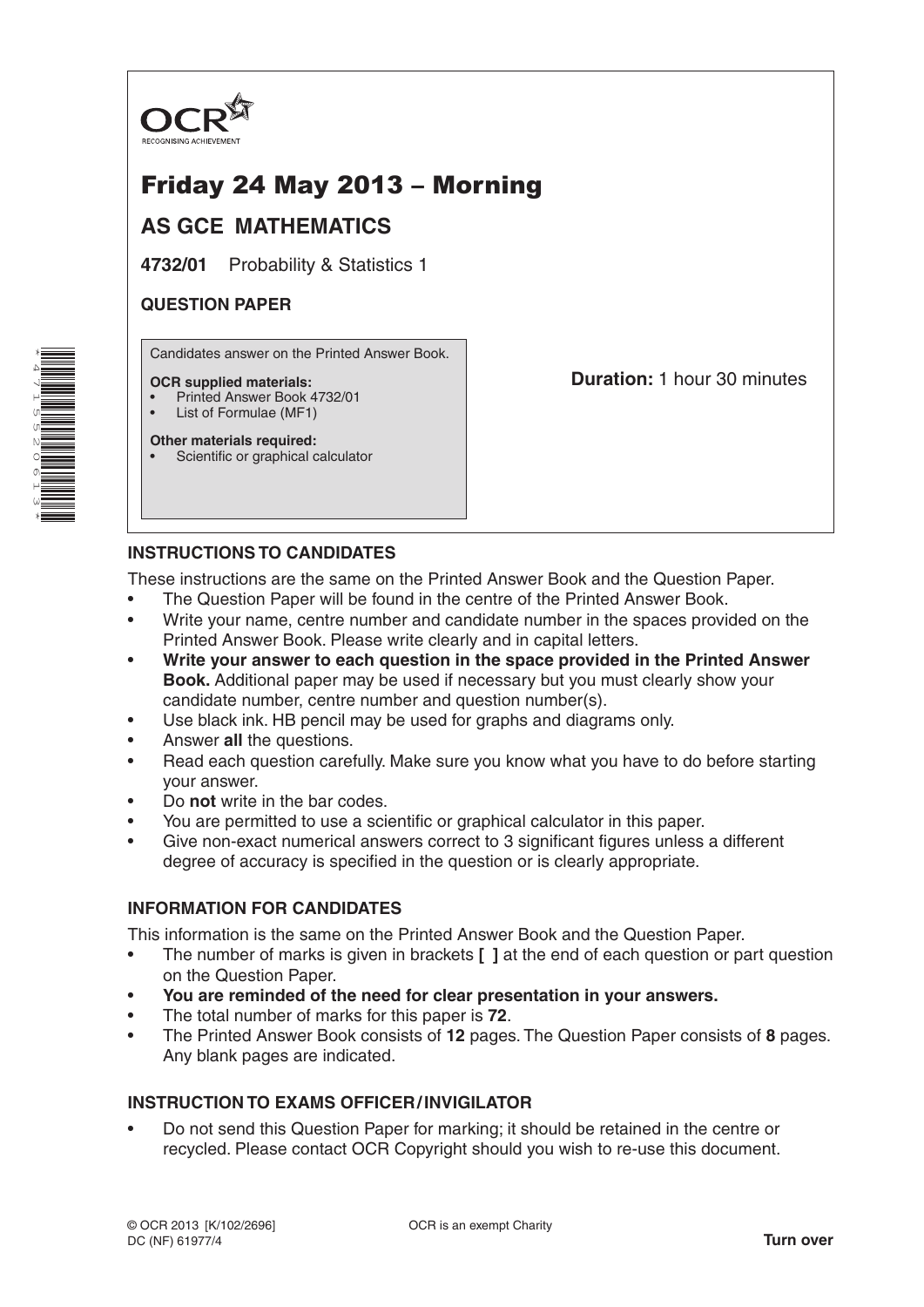- **1**  The lengths, in centimetres, of 18 snakes are given below.
	- 24 62 20 65 27 67 69 32 40 53 55 47 33 45 55 56 49 58
	- **(i)** Draw an ordered stem-and-leaf diagram for the data. **[3]**
	- **(ii)** Find the mean and median of the lengths of the snakes. **[2]**
	- **(iii)** It was found that one of the lengths had been measured incorrectly. After this length was corrected, the median increased by 1 cm. Give two possibilities for the incorrect length and give a corrected value in each case. **[2]**
- **2** (i) The table shows the times, in minutes, spent by five students revising for a test, and the grades that they achieved in the test.

| Student       | Ann       | <b>Bill</b> | Caz | Den | Ed |
|---------------|-----------|-------------|-----|-----|----|
| Time revising | 0         | 60          | 35  | 100 | 45 |
| Grade         | $\subset$ | D           | E   | В   | A  |

Calculate Spearman's rank correlation coefficient. **[5]** 

**(ii)** The table below shows the ranks given by two judges to four competitors.

| Competitor   | р | $\left( \right)$ | R |  |
|--------------|---|------------------|---|--|
| Judge 1 rank |   |                  |   |  |
| Judge 2 rank |   |                  |   |  |

Spearman's rank correlation coefficient for these ranks is denoted by  $r_s$ . With the same set of ranks for Judge 1, write down a different set of ranks for Judge 2 which gives the same value of *r s* . There is no need to find the value of *r s* . **[2]**

**3**  The probability distribution of a random variable *X* is shown.

| $P(X=x)$   0.4   0.3   0.2   0.1 |  |  |
|----------------------------------|--|--|

**(i)** Find E(*X*) and Var(*X*). **[5]** 

- (ii) Three independent values of *X*, denoted by  $X_1$ ,  $X_2$  and  $X_3$ , are chosen. Given that  $X_1 + X_2 + X_3 = 19$ , write down all the possible sets of values for  $X_1$ ,  $X_2$  and  $X_3$  and hence find  $P(X_1 = 7)$ . [2]
	- **(iii)** 11 independent values of *X* are chosen. Use an appropriate formula to find the probability that exactly 4 of these values are 5s. **[3]**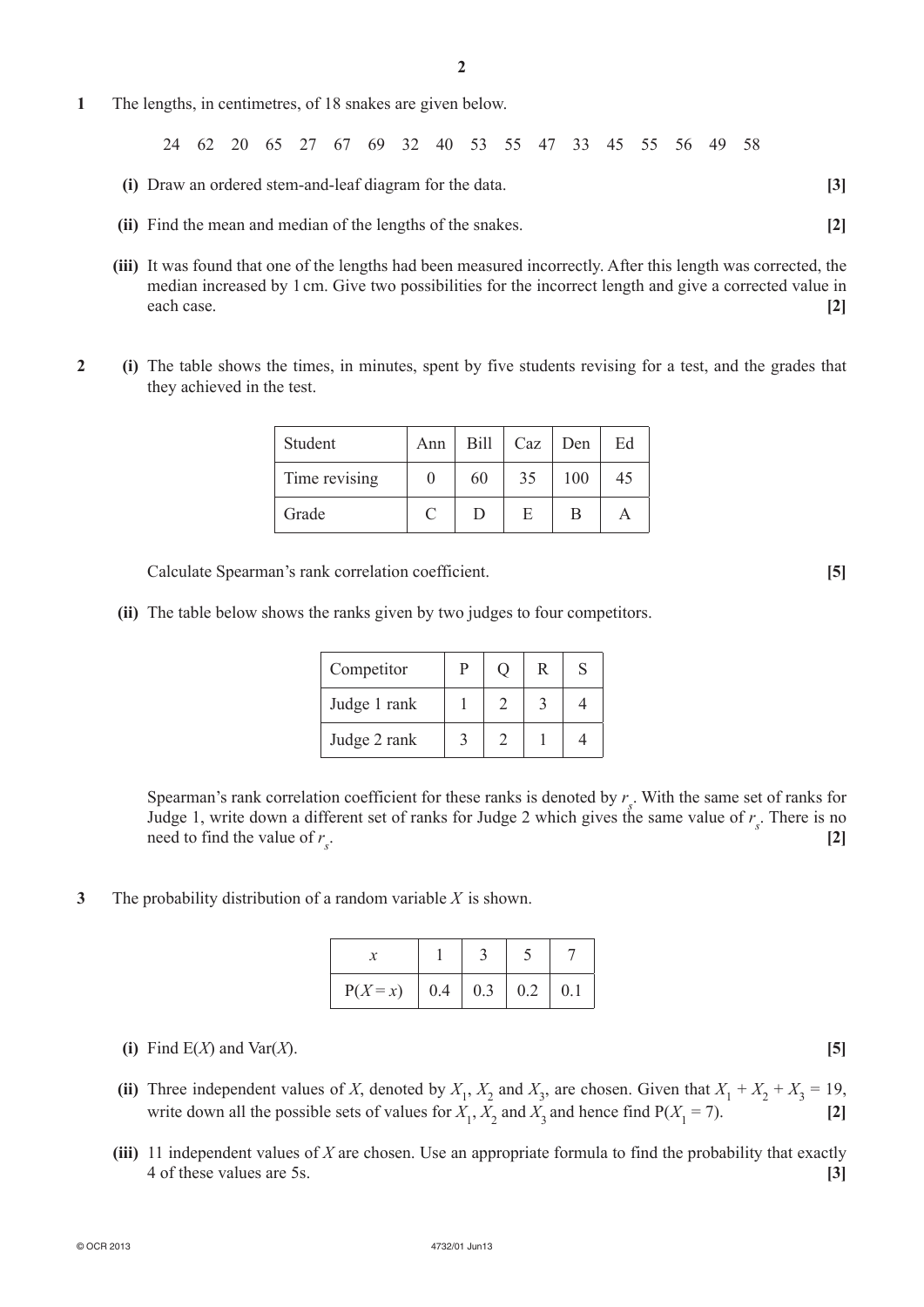- **4**  At a stall in a fair, contestants have to estimate the mass of a cake. A group of 10 people made estimates, *m*kg, and for each person the value of (*m* − 5) was recorded. The mean and standard deviation of (*m* − 5) were found to be 0.74 and 0.13 respectively.
	- **(i)** Write down the mean and standard deviation of  $m$ . **[2]**

The mean and standard deviation of the estimates made by another group of 15 people were found to be 5.6kg and 0.19kg respectively.

- **(ii)** Calculate the mean of all 25 estimates. **[2]**
- **(iii)** Fiona claims that if a group's estimates are more consistent, they are likely to be more accurate. Given that the true mass of the cake is 5.65kg, comment on this claim. **[2]**
- **5**  The table shows some of the values of the seasonally adjusted Unemployment Rate (UR), *x*%, and the Consumer Price Index (CPI), *y*%, in the United Kingdom from April 2008 to July 2010.

| Date                          | April<br>2008 | July<br>2008 | October<br>2008 | January<br>2009 | April<br>2009 | July<br>2009 | October<br>2009 | January<br>2010 | April<br>2010 | July<br>2010 |
|-------------------------------|---------------|--------------|-----------------|-----------------|---------------|--------------|-----------------|-----------------|---------------|--------------|
| $\vert$ UR, $x\%$             | ے .           | ، . ب        | 6.1             | 6.8             | 7.5           | 7.8          | 7.8             | 70              | 7.8           | , , ,        |
| $\mathbb{C}PI, \mathcal{V}\%$ | 3.0           | 4.4          | 4.5             | 3.0             | 2.3           |              |                 |                 | 27            | J.I          |

These data are summarised below.

$$
n = 10 \quad \Sigma x = 70.3 \quad \Sigma x^2 = 503.45 \quad \Sigma y = 30.8 \quad \Sigma y^2 = 103.94 \quad \Sigma xy = 211.9
$$

- **(i)** Calculate the product moment correlation coefficient, *r*, for the data, showing that  $-0.6 \le r \le -0.5$ . [3]
- **(ii)** Karen says "The negative value of *r* shows that when the Unemployment Rate increases, it causes the Consumer Price Index to decrease." Give a criticism of this statement. **[1]**
- **(iii)** (a) Calculate the equation of the regression line of *x* on *y*. [3]
	- **(b)** Use your equation to estimate the value of the Unemployment Rate in a month when the Consumer Price Index is 4.0%. **[2]**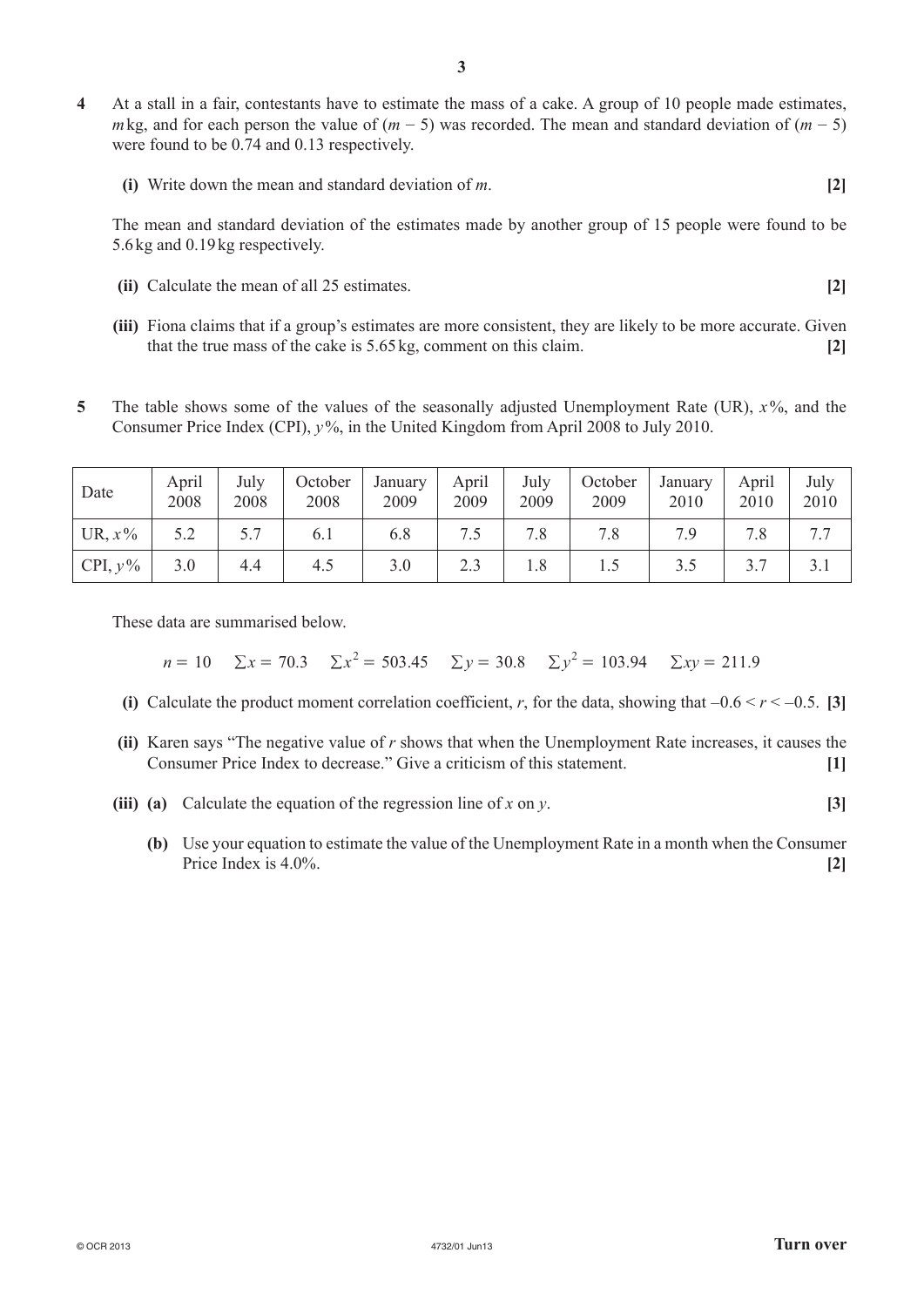**6**  The diagram shows five cards, each with a letter on it.



The letters A and E are vowels; the letters B, C and D are consonants.

- **(i)** Two of the five cards are chosen at random, without replacement. Find the probability that they both have vowels on them. **[2] [2]**
- **(ii)** The two cards are replaced. Now three of the five cards are chosen at random, without replacement. Find the probability that they include exactly one card with a vowel on it. **[3]**
- **(iii)** The three cards are replaced. Now four of the five cards are chosen at random without replacement. Find the probability that they include the card with the letter B on it. **[2]**
- **7**  In a factory, an inspector checks a random sample of 30 mugs from a large batch and notes the number, *X*, which are defective. He then deals with the batch as follows.
	- If  $X < 2$ , the batch is accepted.
	- If  $X > 2$ , the batch is rejected.
	- If  $X = 2$ , the inspector selects another random sample of only 15 mugs from the batch. If this second sample contains 1 or more defective mugs, the batch is rejected. Otherwise the batch is accepted.

It is given that 5% of mugs are defective.

- **(i)** (a) Find the probability that the batch is rejected after just the first sample is checked. **[3]** 
	- **(b)** Show that the probability that the batch is rejected is 0.327, correct to 3 significant figures. **[5]**
- **(ii)** Batches are checked one after another. Find the probability that the first batch to be rejected is either the 4th or the 5th batch that is checked. **[3]**
- **8** (i) A bag contains 12 black discs, 10 white discs and 5 green discs. Three discs are drawn at random from the bag, without replacement. Find the probability that all three discs are of different colours. **[3]**
	- **(ii)** A bag contains 30 red discs and 20 blue discs. A second bag contains 50 discs, each of which is either red or blue. A disc is drawn at random from each bag. The probability that these two discs are of different colours is 0.54. Find the number of red discs that were in the second bag at the start. **[4]**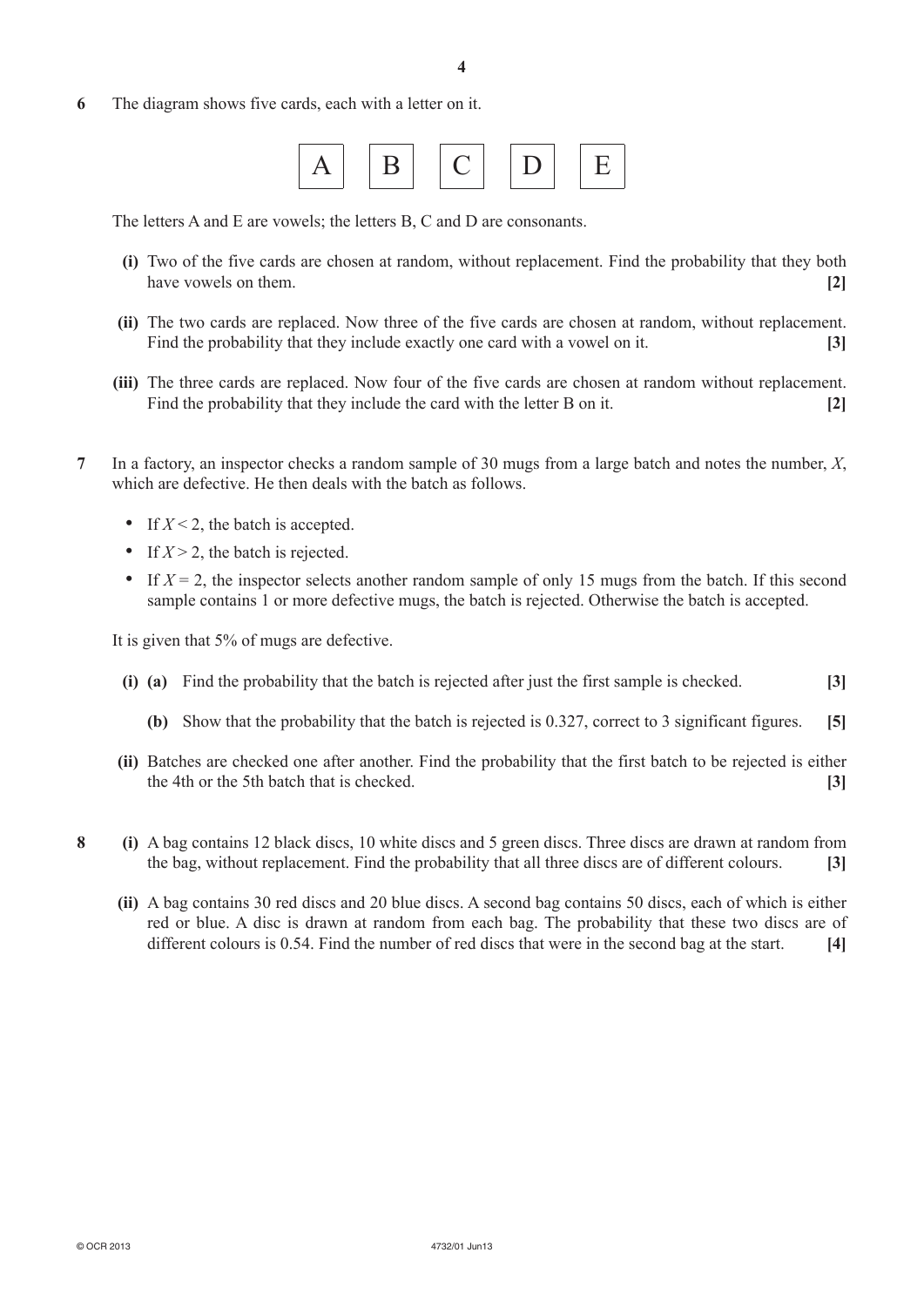**9**  A game is played with a token on a board with a grid printed on it. The token starts at the point (0, 0) and moves in steps. Each step is either 1 unit in the positive *x*-direction with probability 0.8, or 1 unit in the positive *y*-direction with probability 0.2. The token stops when it reaches a point with a *y*-coordinate of 1. It is given that the token stops at  $(X, 1)$ .

| (i) (a) Find the probability that $X = 10$ .               | $\mathbf{[2]}$    |
|------------------------------------------------------------|-------------------|
| (b) Find the probability that $X < 10$ .                   | $\lceil 3 \rceil$ |
| (ii) Find the expected number of steps taken by the token. |                   |

**(iii)** Hence, write down the value of  $E(X)$ . [1]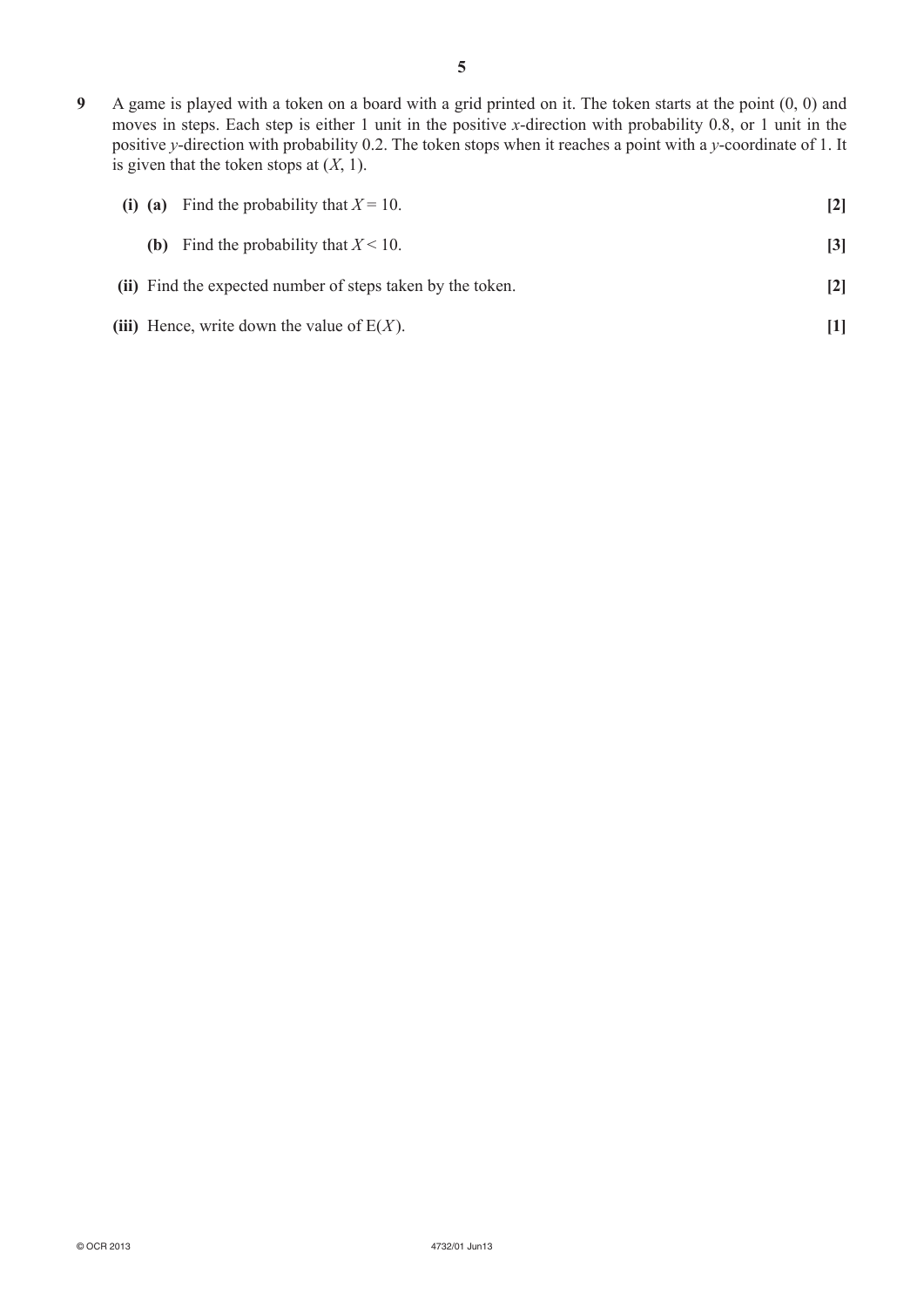#### **BLANK PAGE**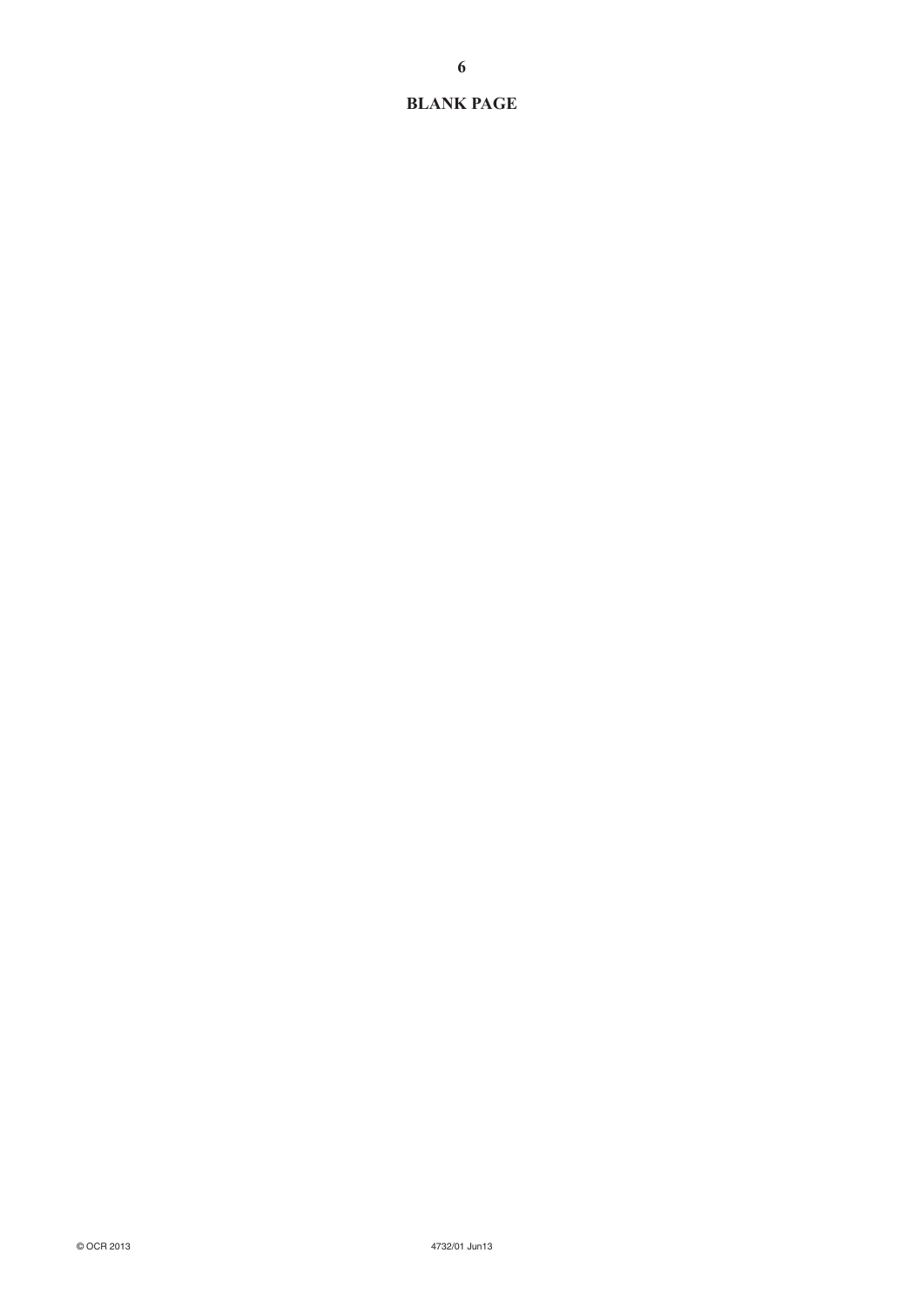#### **BLANK PAGE**